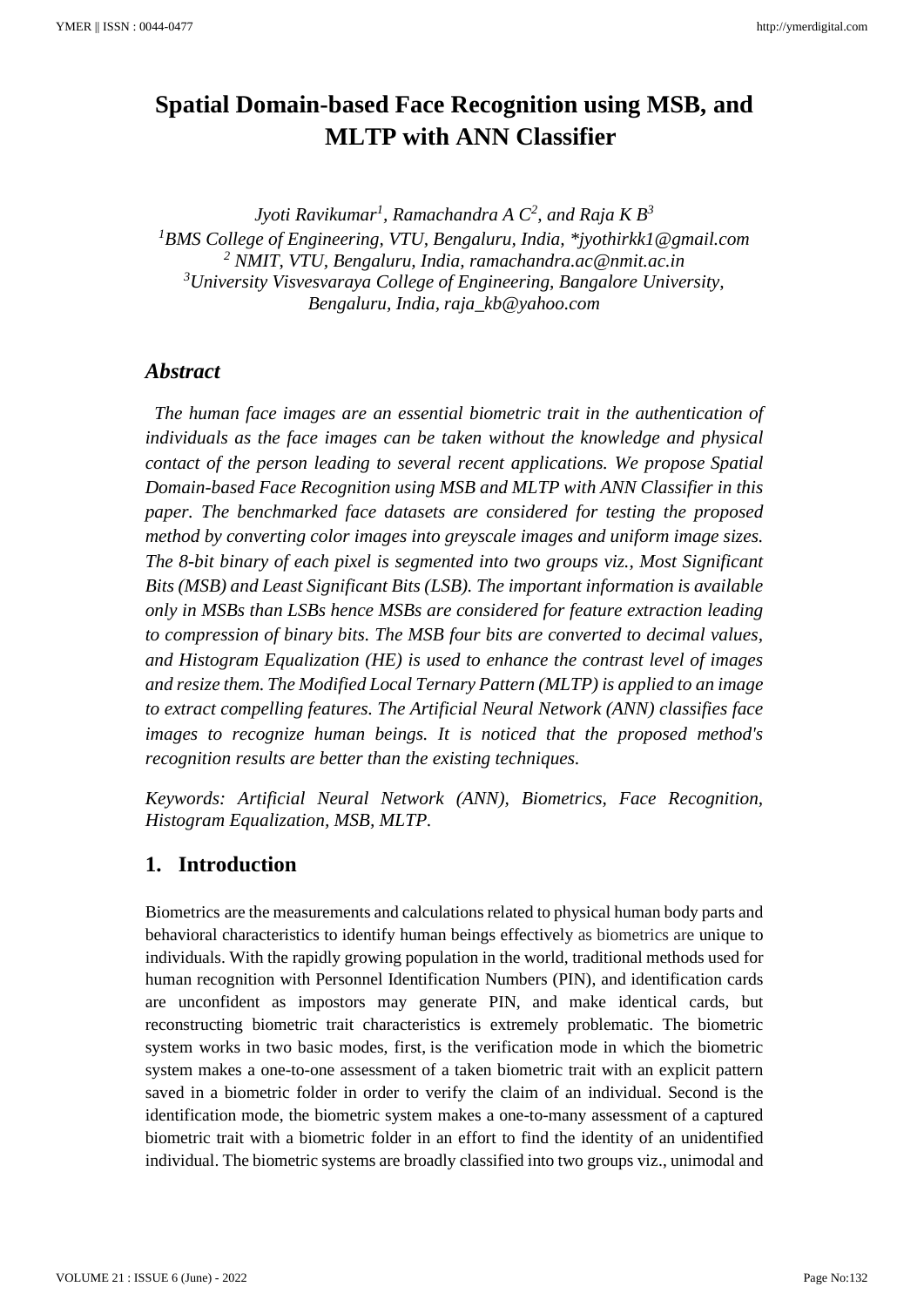multimodal biometric systems. The unimodal biometric systems are simple and operate with a single biometric trait and face various challenges such as lack of secrecy, nonuniversality of a single biometric sample, spoofing attacks on stored data, etc. Multimodal biometric systems are a little complicated and operate with two or more biometric traits that fuse the information of multiple biometric traits to obtain final effective features. The advantages of multimodal biometric systems are more reliability, and increased security level, if any one of the biometric traits fails to work, then the system still can provide security by employing the other biometric trait. The biometrics are effortlessly combined into virtually all electronic systems for access to evade cybercrime. The few applications of biometric technology are Law implementation and public safety, Military, migration control, resident identification, health care, subsidies, Physical & logical access, and Commercial applications. The limited restrictions of biometrics are (i) The access may be deprived to authorized persons owed to false-negative credentials leads to frustration. (ii) The access may be granted to unauthorized persons due to false-positive credentials leading to serious damage. (iii) The reconstructed false fingerprints may dupe the scheme. (iv) The identity may lead to serious effects if the biometric dataset is hacked.

*Contributions:* In this paper, spatial domain-based face recognition using MSB and MLTP with an ANN classifier is projected. The 8-binary of every pixel is segmented into two parts MSBs and LSBs, then the HE is used on an image with MSBs only to enhance the contrast level. The features are extracted using MLTP from the contrast-enhanced image. The ANN classifier is working to calculate the performance parameters of the projected face recognition system.

The research paper is planned as follows; sector 2 brings the literature survey on face recognition. The expected method is stated in Sector 3. Sector 4 carries the performance results. In Sector 5, the conclusion and future exertion of the research are specified.

#### **2. Literature Survey**

The different face recognition techniques by various researchers are described in this section. Divya Tyagi et al., [1] have proposed an FR scheme built by LTP and Genetic Algorithm (GA) for feature extraction and feature selection, respectively. The features are categorized using SVM. Vasudha and Deepti Kakkar [2] have suggested facial appearance recognition using the Deep Belief Network (DBN). The method uses Local Directional Position Pattern (LDPP) and LTP for feature extraction. Further, General Discriminant Analysis (GFA) and PCA are used to minimize the number of features. The resulting features are trained and classified using DBN. Komal Juneja et al., [3] have proposed Local Tetra Patterns (LTrPs) for texture extraction under different illumination conditions. Gamma correction, contrast equalization, and difference of Gaussian are used for preprocessing. The images are classified using SVM. Khadijs Lekdioui et al., [4] have offered an FR scheme built on facial breakdown and facial landmark detection with seven Regions of Interest (ROI) such as eyebrows, eyes, and between eyebrows using an Intra Face algorithm. Dissimilar local descriptors like LBP, CLBP, LTP, and Dynamic LTP are utilized to get features and are then fed into multiclass SVM for classification. Ejaz Ul Haq et al., [5] have proposed a normalized histogram with LBP and multiclass SVM classifier for classification.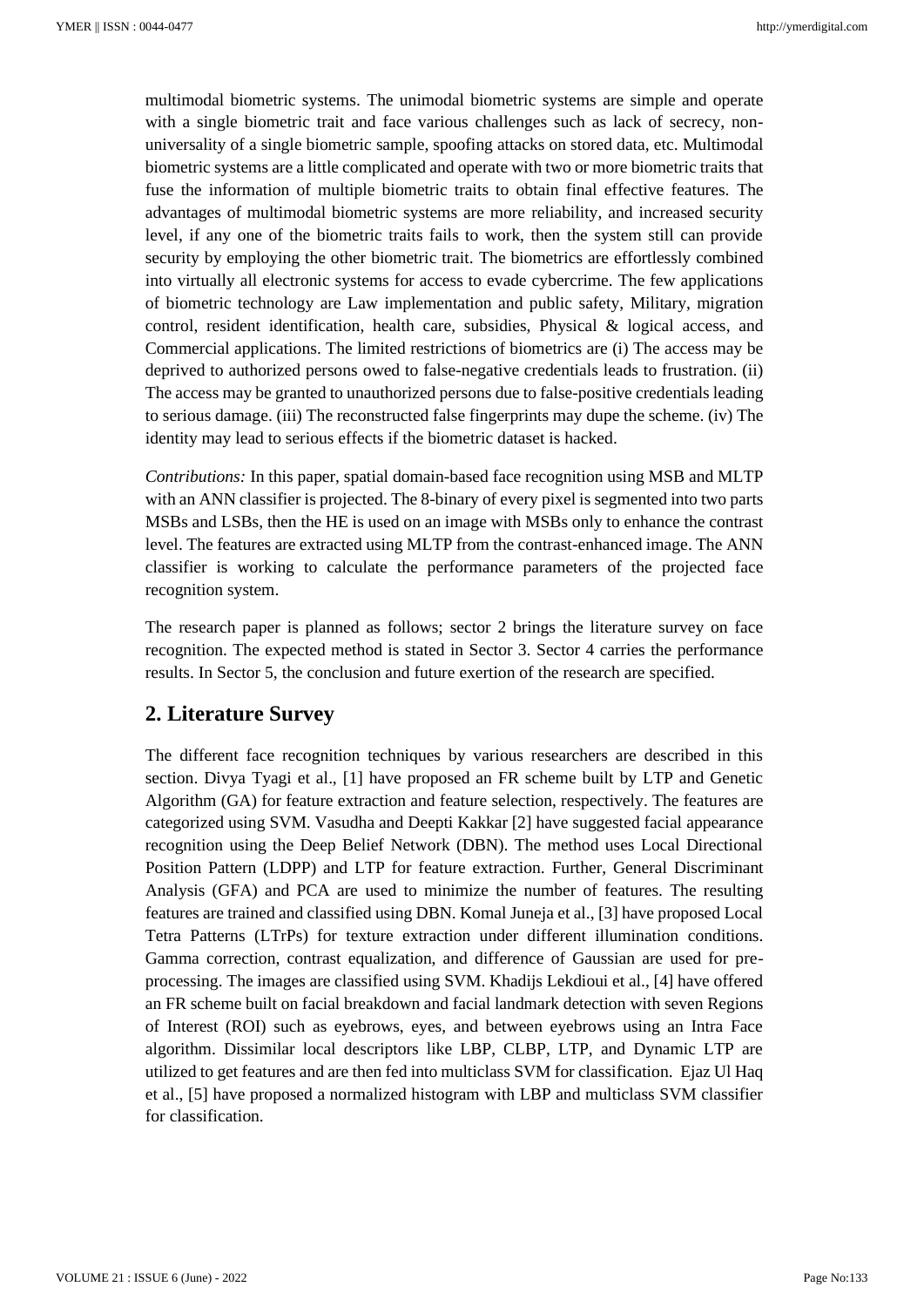Pattarakamon Rangsee et al., [6] proposed a multi-class Support Vector Machine (SVM) classifier and a modified local ternary pattern (MLTP) FR algorithm An Error-Correcting Output Code (ECOC) multiclass model with a SVM is used to classify the MLTP characteristics of the face images. Six benchmarked face databases are used to test the suggested approach. The experimental results show that when MLTP is combined with SVM, it can obtain greater recognition accuracy than traditional approaches. Sitholimela et al., [7] examined the function of image resolution. The model used two face texture featurebased approaches DLTP and ELTP. This paper presented a thorough examination of investigational outcomes for two LTP and to check the variations in image resolution. The findings show that low and high-resolution versions of similar images do not contain identical information and hence are likely classified differently when compared. Vasudha and D. Kakkar [8] proposed the facial recognition approach, local directional position pattern (LDPP) and local ternary pattern (LTP) were used, both of which have significant advantages over prior techniques such as local binary pattern (LBP) and local directional pattern (LDP). The chosen techniques of LDPP and LTP differ in their algorithms, which only help to extract features from a picture. LDP has been updated to become LDPP. Only the top edge direction was considered in a normal LDP, but the pixel's strong sign was ignored, which might result in the identical code for the opposite kind of edge pixel. LDPP, which is further concatenated with LTP for enhanced feature extraction, overcomes this problem. After the features have been extracted, they are used to train the system.

Kamarajugadda and Movva [9] proposed a face identification using a Feed-Forward Neural Network in order to improve the effectiveness of face recognition systems. Linear Discriminative Analysis (LDA) and Local Tetra Pattern (LTP), which collect both frequency and position information, are used to extract features. In addition, for picture enhancement, feature reduction is conducted using LDA, which allows for better image classification. The classification process is then carried out using the M-FNN approach. It calculates the major component of each class and constructs the classifier based on data projection on the principal components' traversed subspaces. Karanwal [10] suggested Neighborhood Difference LBP (ND-LBP) and Neighborhood Mean LBP (NM-LBP) were proposed as two LBP versions (NM-LBP). In ND-LBP, the comparison is made between neighbor pixels lined up clockwise, whereas, in NM-LBP, the neighbors are compared with their mean. The face descriptor ND-LBP+NM-LBP is constructed by combining the histograms of ND-LBP and NM-LBP. For compression, the PCA idea is used, and for face recognition, the SVMs and NN classifiers are used. Yallamandaiah and Purnachand [11] introduced face recognition using the Histogram of Oriented Gradients (HOG), histogram of LBP, and Convolutional Neural Network (CNN) based face recognition. The extracted features from HOG, histogram of LBP, and deep features from the CNN are linearly concatenated to get the final features, and SVM is used for classification.

Raghavan and Ahmadi [12] introduced face authentication using a local entropy-based adaptive-weight LBP. It is used to create a local histogram for each block, which is then fed into the K-Nearest Neighbor (K-NN) classifier. To offer additional weightage to related parts in the face image, a local entropy concept is employed to apply weights to classifier outputs from distinct sub-blocks. Durmuşoğlu and Kahraman [13] suggested a facial expression recognition system in order to create a stable and dependable system. To build a dependable methodology, the LBP and Local Phase Quantization (LPQ) approaches are applied. The key goal is to figure out which strategy when combined, produces the best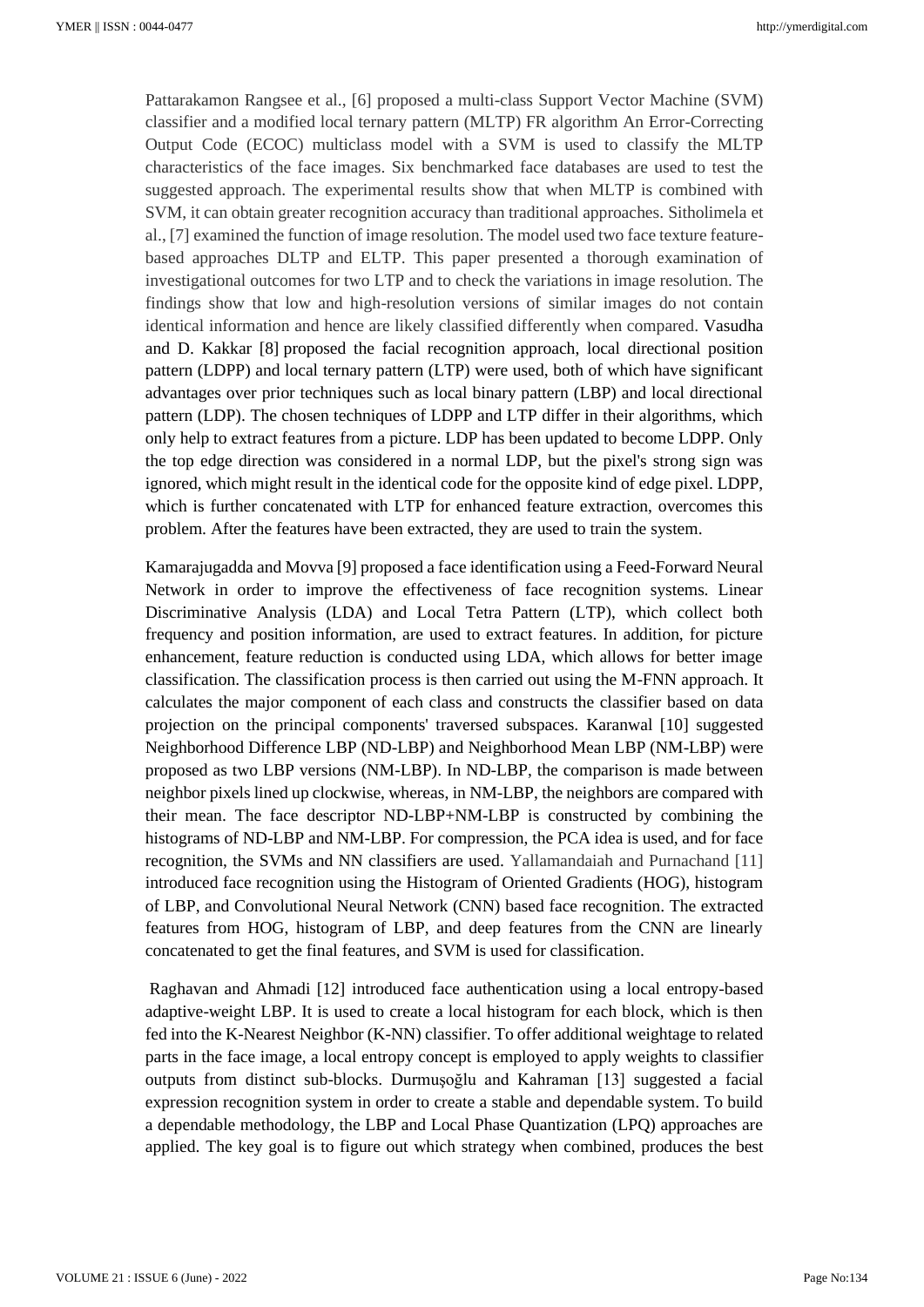results. Alalayah et al., [14] proposed a counteract the Completed Local Binary Count's sensitivity to noise, and a threshold value was added to the Completed Local Ternary Count (CLTC) texture descriptor. Adding the Fast-Local Laplacian filter to the CLTC during the pre-processing phase improves the discriminatory property of the descriptor. Five different face picture datasets are used to test the Fast-Local Laplacian CLTC (FLL-CLTC) texture descriptor for face authentication. In terms of recognition accuracy, the FLL-CLTC surpassed the CLBP and CLTP texture descriptors in experiments.

Song and Ma [15] proposed a non-intrusive face liveliness recognition built on the investigation of texture and color features. It adopted an improved LTP to categorize the nearby pixels. In the face pixel analysis, the endlessness norm of pixel matrices is extra as a new feature. The efficacy of feature selection has been authenticated by three face antispoofing databases such as NUAA, CASIA FASD, and Replay-attack. Maheswari et al., [16] presented local directional weighted threshold designs for feature abstraction to identify the facial appearance. Each pixel gradient magnitudes in four directions are calculated, then the gradient image and the original image are multiplied with weights to improve the features of the image. The technique was verified on the CK+ database and achieved well associated with another threshold approaches viz., LBP, LTP, etc. Kamarajugadda and Movva [17] proposed face recognition systems, to improve performance with a Feed-Forward Neural Network (FFNN)-based face identification system was developed. In a hierarchical series of layers, the CNN gives successively larger features. The LDA and LTP, techniques that capture both frequency and position information, are the feature extraction approaches used. For picture improvement, the characteristics are compressed using LDA, which allows for improved image sorting. The Modified-FNN approach is then used to perform the classification method.

Sparsh et al., [18] proposed a face recognition system that uses image improvement methods like bilateral filtering and histogram equalization to improve the excellence of the face image and leverages face identification and extraction from an image-based Single Shot Multibox Detector. The feature extraction method is Principal Component Analysis (PCA), and the classifier is LDA. Yu-Xuan He [19] proposed an image enrichment procedure for the face acknowledgment system. The Harr features are utilized to notice the face, and the eigenface technique is applied to get the characteristic face images. The face authentication system is recognized using image improvement approaches like histogram equalization, Retinex, and Median filtering. Feng and Shao [20] proposed a local-face appearance authentication system using migration learning and the Inception-v3 pretraining model. The image data was subjected to histogram equalization, ROF denoising, affine transformation, image rectification, and image preprocessing. The Inception-v3 model is used to extract characteristics from preprocessed data and then feed the recovered feature info into a novel classifier for classification.

# **3 Proposed Method**

A systematic and technical basis for human recognition required for security in many sectors of our society has generated tremendous interest in biometrics. The proposed human recognition based on face images using MSB, MLTP, and ANN is shown in figure 1 for better recognition.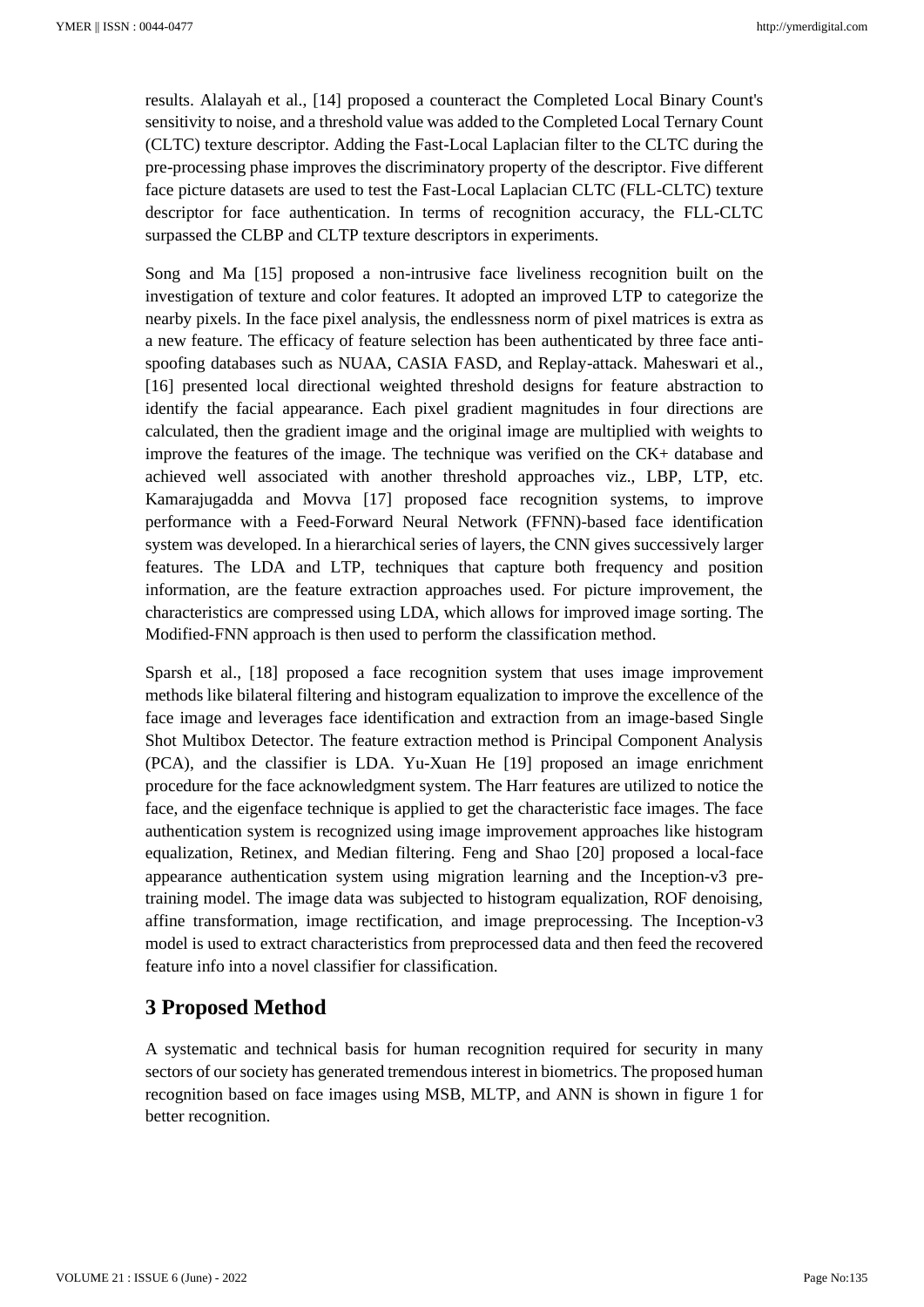

**Figure 1. The projected model block diagram**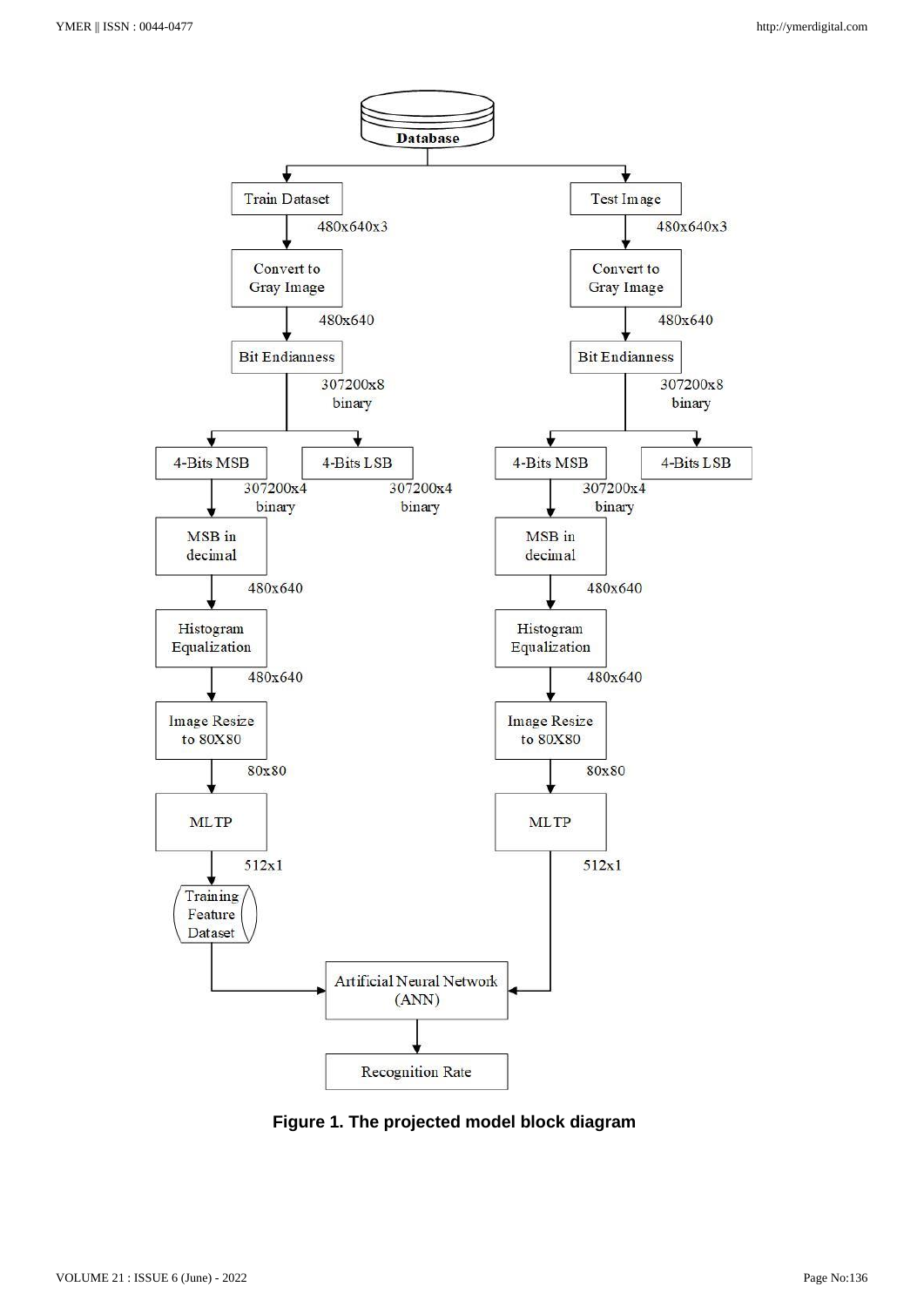#### **3.1 Face databases**

Six standard face datasets viz., ORL, JAFFE, YALE, Indian Females, and Indian Males are used, to validate the reliability and efficiency of the projected research model.

#### **(i) Olivetti Research Laboratory (ORL) face database [21]**

The database, which contains 400 photos for forty people and ten photographs per person, is commonly utilized in facial recognition research. Every image size of 112X92 in grayscale format, the face photographs feature a variety of poses and facial emotions. The ORL dataset sample face photos of six people are shown in Figure 2.



**Figure 2. Samples of face images from six ORL dataset persons [21]**

#### **(ii) The Japanese Female Facial Expressions (JAFFE) [22]**

The dataset, which consisted of 213 face images with 256X256 grayscale facial photos taken from ten people, was published in 1998. The collection included photos with facial appearances such as neutral, fear, shock, happiness, dissatisfaction, wrath, and contempt. The sample face photos of six people from the JAFFE dataset are shown in Figure 3.



**Figure 3. The JAFFE dataset samples of six subjects [22]**

#### **(iii)YALE face database [23]**

Yale University provided the dataset in 1997, including 165 photos of fifteen people, each with eleven images of facial appearances and illumination. Every face image is 243X320 grayscale pixels in size. The facial image samples of six people from the YALE database are shown in Figure 4.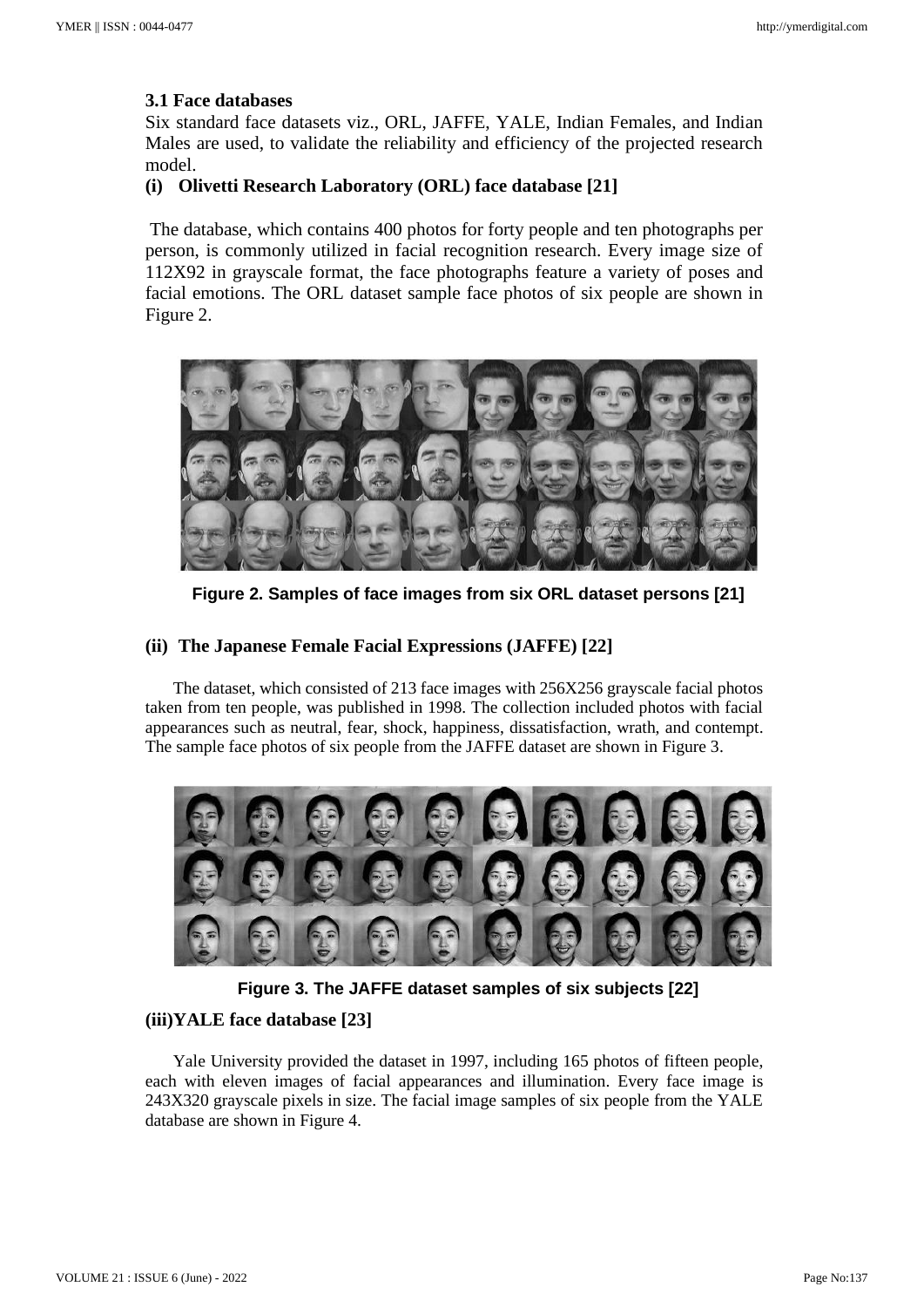

**Figure 4. The YALE Face image dataset Sample of six persons of [23]**

#### **(v)The Indian Female Face Database [24]**

A total of 242 photos from around 12 different images of each of 20 different people make up the Indian Female face dataset. Every image of a single person has a variety of facial orientations and expressions, including smiles, laughing, sadness, contempt, and neutral. The face image is 480X640 pixels in size. Figure 5 shows four sample face photos from the Indian Female dataset.



**Figure 5. The Indian Female Dataset face images of four persons [24]**

#### **(vi)The Indian Male Face Database [24]**

There are 220 photos in the Indian Male Face collection, with around eleven dissimilar images of 20 dissimilar persons. On the white background, each photograph of a single individual has multiple facial alignments and expressions, similar to the Indian Female face dataset. The face image is 480X640 pixels in size. Figure 6 shows the Indian Male dataset sample face images of four individuals.



#### **Figure 6. The Indian Female Database face images of four persons [24]**

#### **3.2 Binary segmentation**

The face images of dissimilar face datasets with diverse sizes are transformed into one uniform size of 480x640 and colour face images are converted into greyscale images. Each pixel decimal value is transformed into eight bits binary and is separated into four-bit Least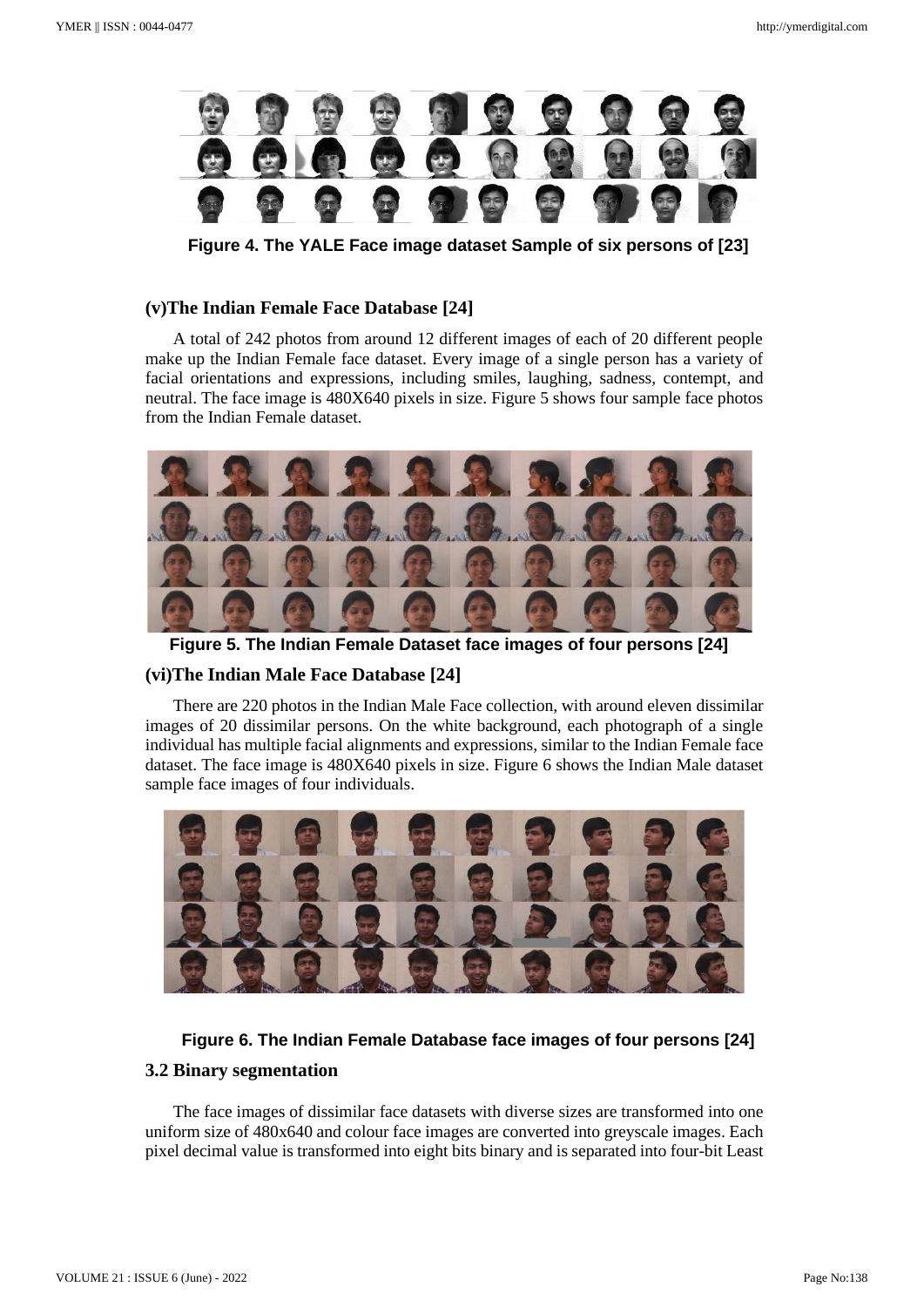Significant Bits (LSB) and four-bit Most Significant Bits (MSB). It is realized that the corresponding decimal values of four-bit LSBs fluctuate between 0 and 15 with Equation 1 and are unimportant related to original image decimal values. The decimal corresponding values of four-bit MSB fluctuate between 0 and 240 via Equation 2 and are very important related to original image decimal values.

$$
LSB\ Devimal = \sum_{n=1}^{4} x(n) \times (2^{n-1})
$$
\n(1)

where  $x(n)$  = The LSB binary values from right side

 $n = \text{Bit positions}$ 

$$
MSB\ Devimal = \sum_{n=5}^{8} x(n) \times (2^{n-1})
$$
 (2)

where  $x(n)$  = The binary MSB values from right side

The demo of decimal changes for the split of LSB and MSB are shown in Figure 7. The MSB 4-bits and the equivalent decimal value is nearly similar as the original 8-bit decimal value with a very trivial change. The eight-bit binary pixel of the original image has 256 intensity levels, that arise to complications and inefficient processes in real-time systems. This drawback is eradicated via only four-bit MSB in the projected method and has only 16 intensity levels in place of 256 intensity levels. The benefit of this method is the necessity of memory is fewer and the computation speed is higher.



**Figure 7. Segmentation**

The original colour image is transformed into a greyscale image, and the segmented MSB and LSB images are shown in figure 8. It is noticed that the MSB image is nearly identical to the original image, however, the LSB image is a distorted one that can't be related to the original image.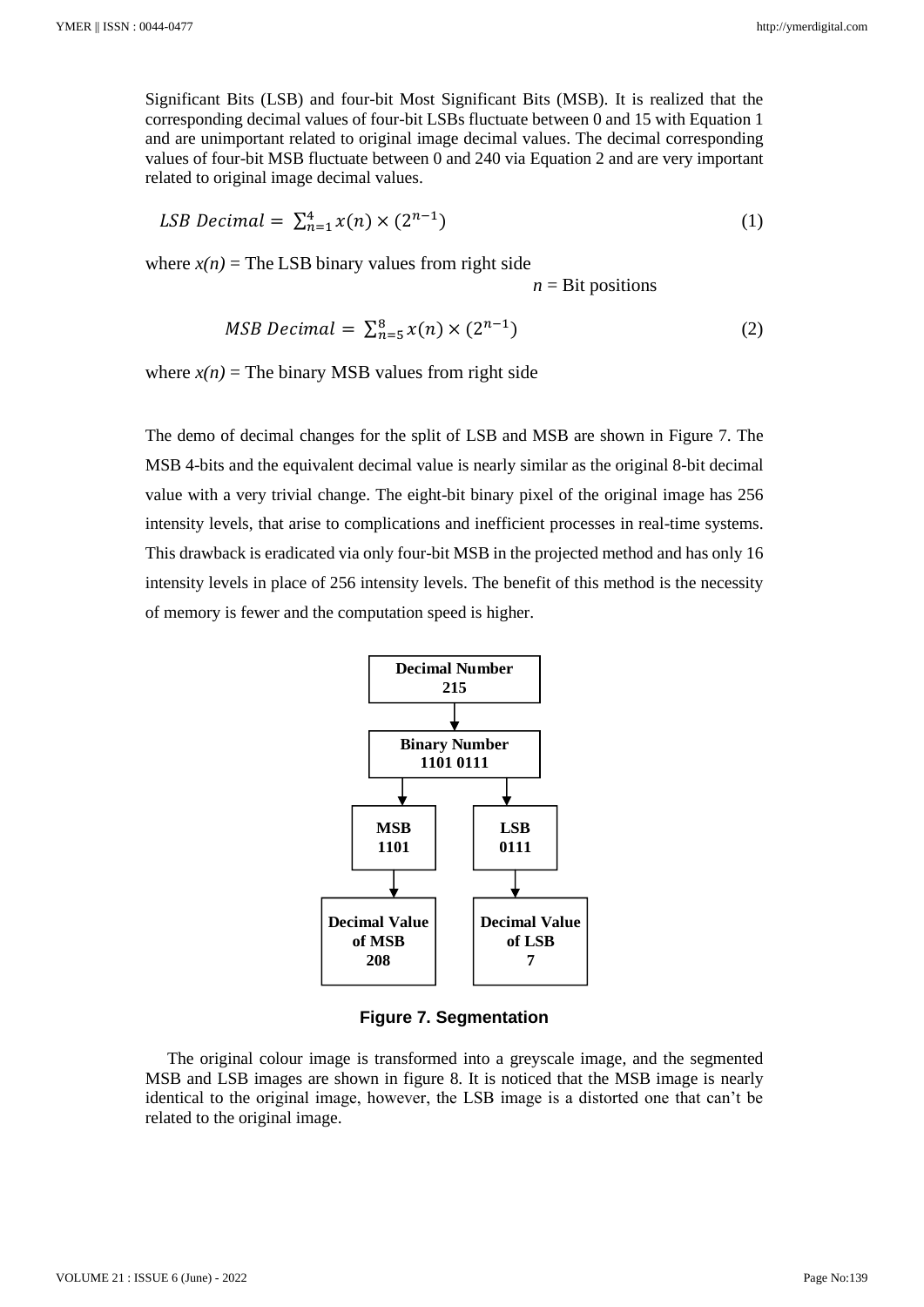

**Figure 8. The MSB and LSB Images**

The histogram equalization is applied on a 4-bit MSB image to adjust contrast and illumination variations as shown in Figure 9. The HE image is resized to 80x80 pixels.



(a) MSB Image



(b) HE Image

**Figure 9. The Histogram Equalization on MSB Images**

### **3.3 Modified Local Ternary Pattern (MLTP) [6]**

It is the modified version of LTP, which is applied to an MSB image of size 80x80 to get effective features by setting zero threshold values in LTP. The three shades of binary values are obtained by comparing neighbour pixel intensity values with the center pixel intensity of the 3X3 block as given in Equation 3.

$$
b_i(x_c, y_c) = \begin{cases} -1, & P_n < P_c \\ 0, & P_n = P_c \\ 1, & P_n > P_c \end{cases} \tag{3}
$$

Where  $b_i$   $(x_c, y_c)$  = Binary value of neighbor pixels.

 $P_n$  = value of neighbor pixel intensity.

 $P_c$  = value of center pixel intensity.

The binary *b<sup>i</sup>* (*xc, yc*) is split into two segments viz., Left Side Pattern (LSP) and Right-Side Pattern (RSP). The negative binary values of the 3X3 matrix are considered positive binary values and positive binary values as zeros in LSP. The negative binary values of the 3X3 matrix are considered as zeros binary values and positive binary values as positive binary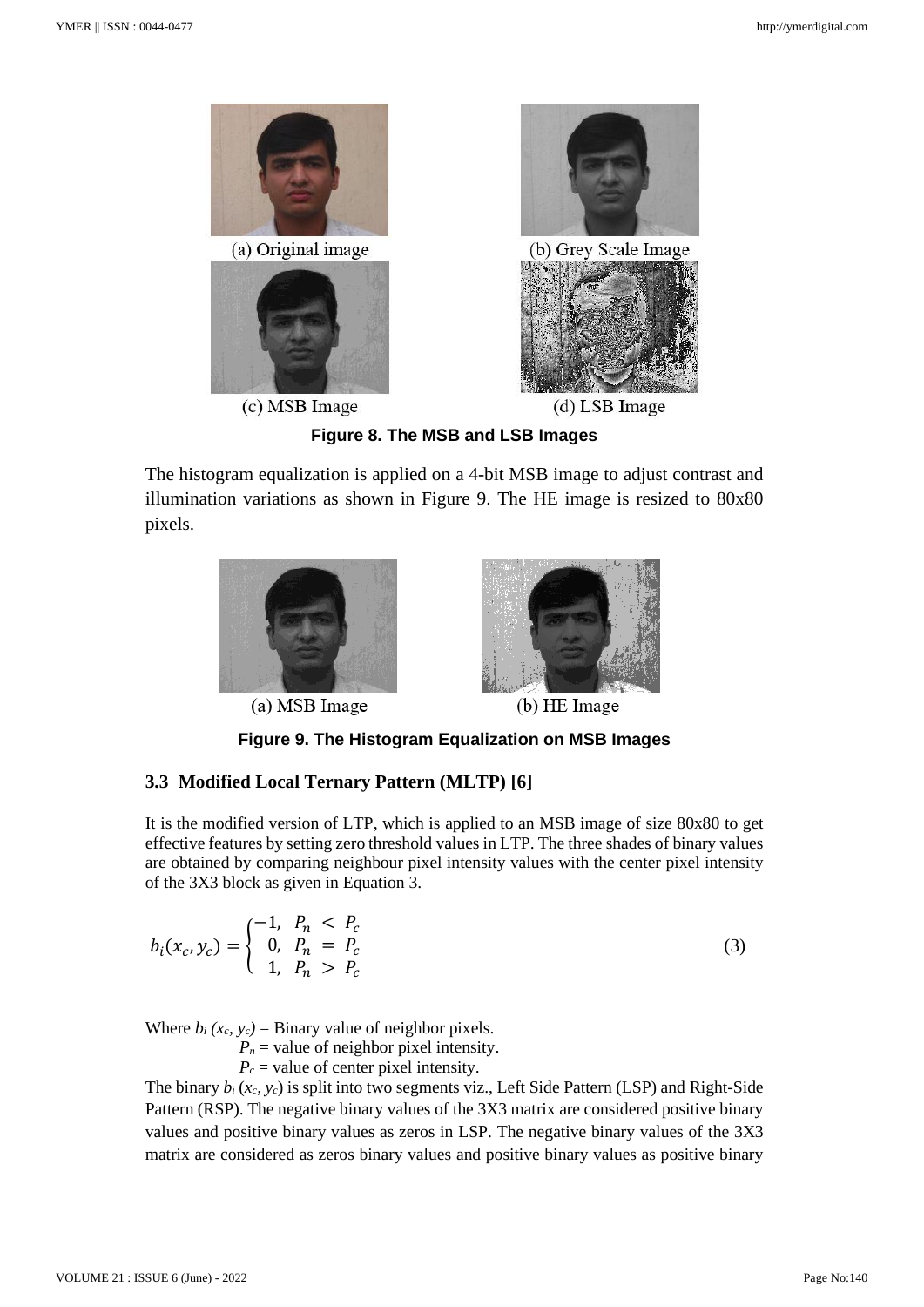values in RSP. The binary values of LSP and RSP are transformed into decimal values and assigned to center pixel of 3X3 using Equation 4.

$$
MLTP = \sum_{i=0}^{7} b_i(x_c, y_c) 2^i
$$
 (4)

The computation of MLTP on 3X3 matrix is illustrated in Figure 10. The neighboring pixel intensity values are related with the centre pixel intensity value and converted into binary based on Equation3. The LSP is obtained by assigning zeros to 1's and 1's to -1's. The RSP is obtained by assigning zeros to -1's. The LSP and RSP binary values are converted into decimal values.



**Figure 10. The illustration of MLTP**



**Figure 11. The LSP and RSP image of MLTP**

The images of size 80X80 are considered with pixel intensity values matrix and applied MLTP to convert into LSP and RSP as shown in Figure 11. It is noticed that the images are not clear compared to the original image but the coefficient values are effective in identifying human beings efficiently. Then, the histogram is applied to LSP and RSP to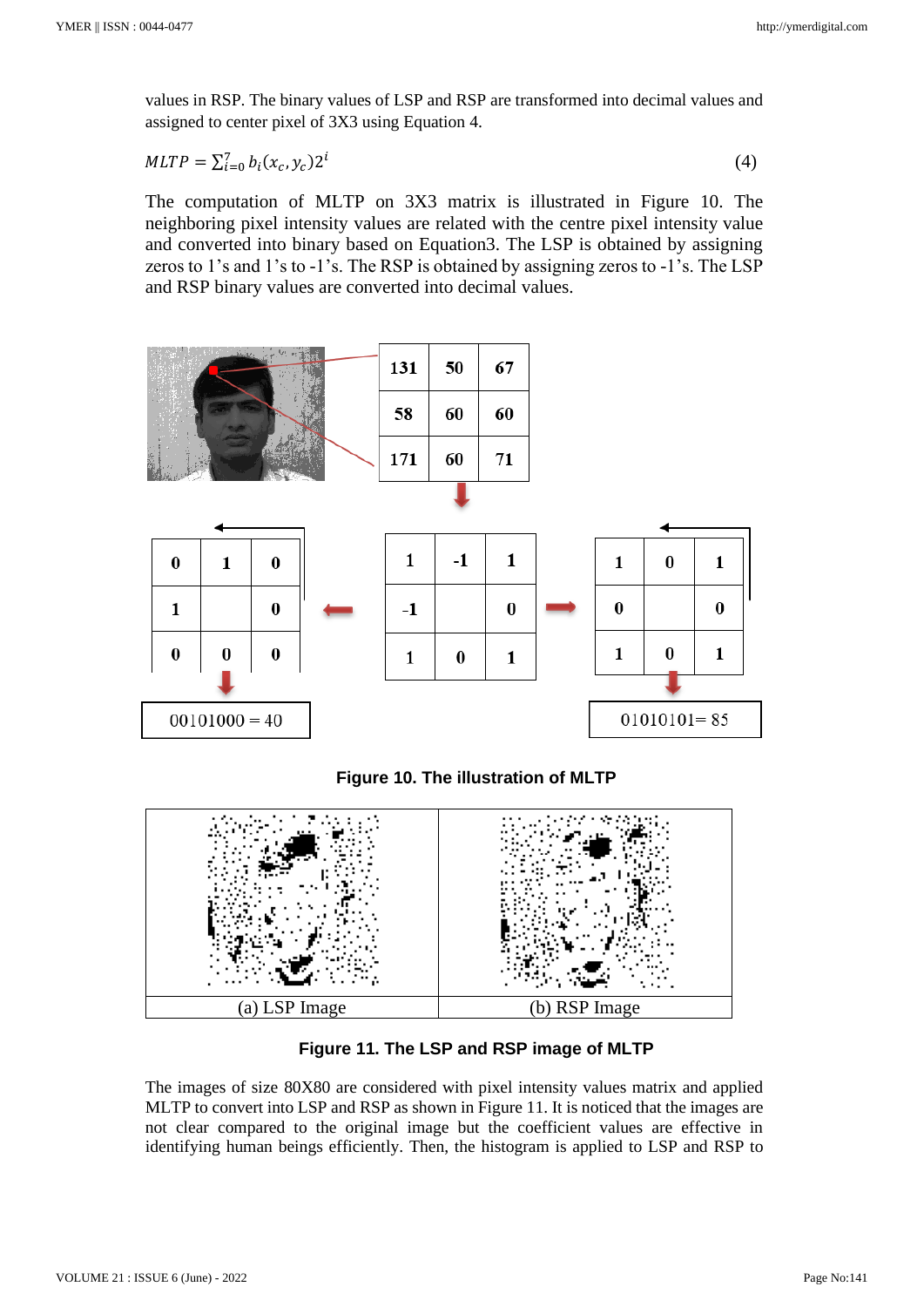obtain histogram coefficients of length  $1X256$  as shown in Figure 12. The initial featurelength of LSP and RSP before using histograms is 78X78 = 6084. The histograms are applied on LSP and RSP to reduce the number of features of LSP and RSP from 6084 to 256 only. The concluding features are extracted by concatenation of LSP and RSP histogram features as shown in Figure 12c. The length of final features of the proposed method is only 512 coefficients for each face image in place of 6400 pixels, hence the computation time to compare test images with stored database images is less.



**Figure 12. Histograms of MLTP**

#### **3.4 ANN Classifier**

It uses face photos and computational blocks accomplished by machine learning and pattern recognition to detect people. The input, hidden, and output layers are the three primary layers. The final features from trained images are accepted by the input layer, which feeds them to the network. This layer's number of neurons is equal to the number of final features, which is 512. The activity of each hidden unit is computed by the hidden layer. On one or more hidden layers, the input units' activities weights on the contacts between the input and hidden units. This layer can have as many levels as you want, and as many neurons as you want. This study uses a hidden layer for one hidden layer that combines 1 to 100 neurons to obtain the optimum model for classification performance. The output layer generates output units based on the hidden units' actions as well as the weights among the hidden and output units. The number of neurons in the output layer is equal to the number of classes and corresponds nodes in the output layer, in this case, are 40, 10, 15, 22, and 20, respectively, based on the number of people in the ORL, JAFFE, YALE, Indian Female, and Indian Male face databases.

#### **4 Result Analysis**

The proposed method's performance is verified with the help of the Percentage Recognition Rate (PRR) by a varying number of hidden nodes. From the table 1, it is detected that the ORL database obtains the maximum accuracy at 96% at a hidden nodes number equal to 54, the JAFFEE database obtains the highest accuracy at 99% at a hidden nodes number equal to 35 and 86, YALE database obtains the highest accuracy at 96.67% at a hidden nodes number equal to 28, 57 and 68, Indian Female database obtains the highest accuracy at 98.76% at a number of hidden nodes equal to 38 and Indian Male database obtains the highest accuracy at 98.5% at a number of hidden nodes equal to 42, 55 and 67.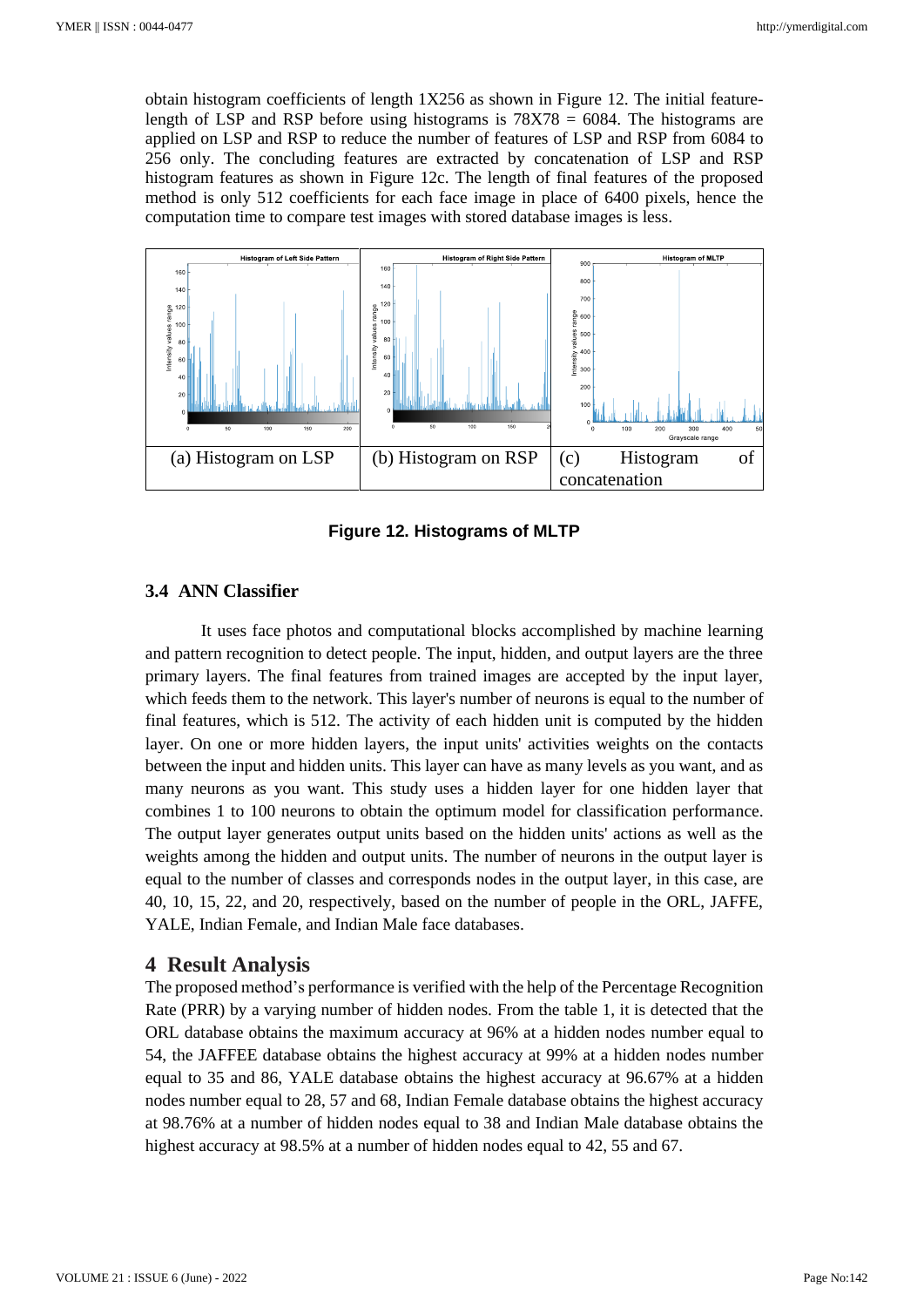|                        | % PRR |              |       |                  |                |
|------------------------|-------|--------------|-------|------------------|----------------|
| Hidden<br><b>Nodes</b> | ORL   | <b>JAFEE</b> | YALE  | Indian<br>Female | Indian<br>Male |
| 1                      | 7.75  | 25.50        | 28.00 | 18.18            | 19.00          |
| 5                      | 67.50 | 92.00        | 91.33 | 93.80            | 92.00          |
| 10                     | 91.75 | 97.00        | 95.33 | 95.04            | 73.50          |
| 15                     | 93.25 | 95.50        | 93.33 | 94.21            | 96.00          |
| 20                     | 93.00 | 97.00        | 96.00 | 95.45            | 98.00          |
| 25                     | 93.00 | 96.50        | 94.00 | 95.87            | 95.50          |
| 30                     | 93.75 | 94.00        | 96.00 | 93.80            | 97.00          |
| 35                     | 93.25 | 99.00        | 92.67 | 95.04            | 96.50          |
| 40                     | 92.50 | 98.00        | 92.67 | 94.63            | 95.50          |
| 45                     | 95.25 | 96.00        | 93.33 | 94.63            | 96.00          |
| 50                     | 95.75 | 96.00        | 96.00 | 95.04            | 95.50          |
| 55                     | 94.25 | 93.50        | 94.00 | 96.28            | 98.50          |
| 60                     | 94.75 | 97.50        | 93.33 | 97.93            | 96.50          |
| 65                     | 93.25 | 97.00        | 92.67 | 96.69            | 97.50          |
| 70                     | 94.00 | 97.00        | 92.67 | 97.52            | 97.00          |
| 75                     | 93.75 | 96.00        | 92.00 | 95.87            | 96.50          |
| 80                     | 93.75 | 98.00        | 96.00 | 96.28            | 95.50          |
| 85                     | 93.25 | 96.00        | 92.67 | 95.04            | 96.00          |
| 90                     | 92.25 | 97.50        | 94.00 | 96.69            | 96.00          |
| 95                     | 95.50 | 95.50        | 94.67 | 96.69            | 96.00          |
| 100                    | 93.50 | 98.00        | 94.00 | 97.93            | 95.50          |

**Table 1. The PRR variations with the number of hidden nodes**

The PRR variations with different hidden nodes numbers for face datasets viz., ORL, JAFFF, YALE, Indian Female and Indian Male are shown in figure 13. It is noticed that the values of PRR are low with a smaller number of hidden nodes. The PRR values increases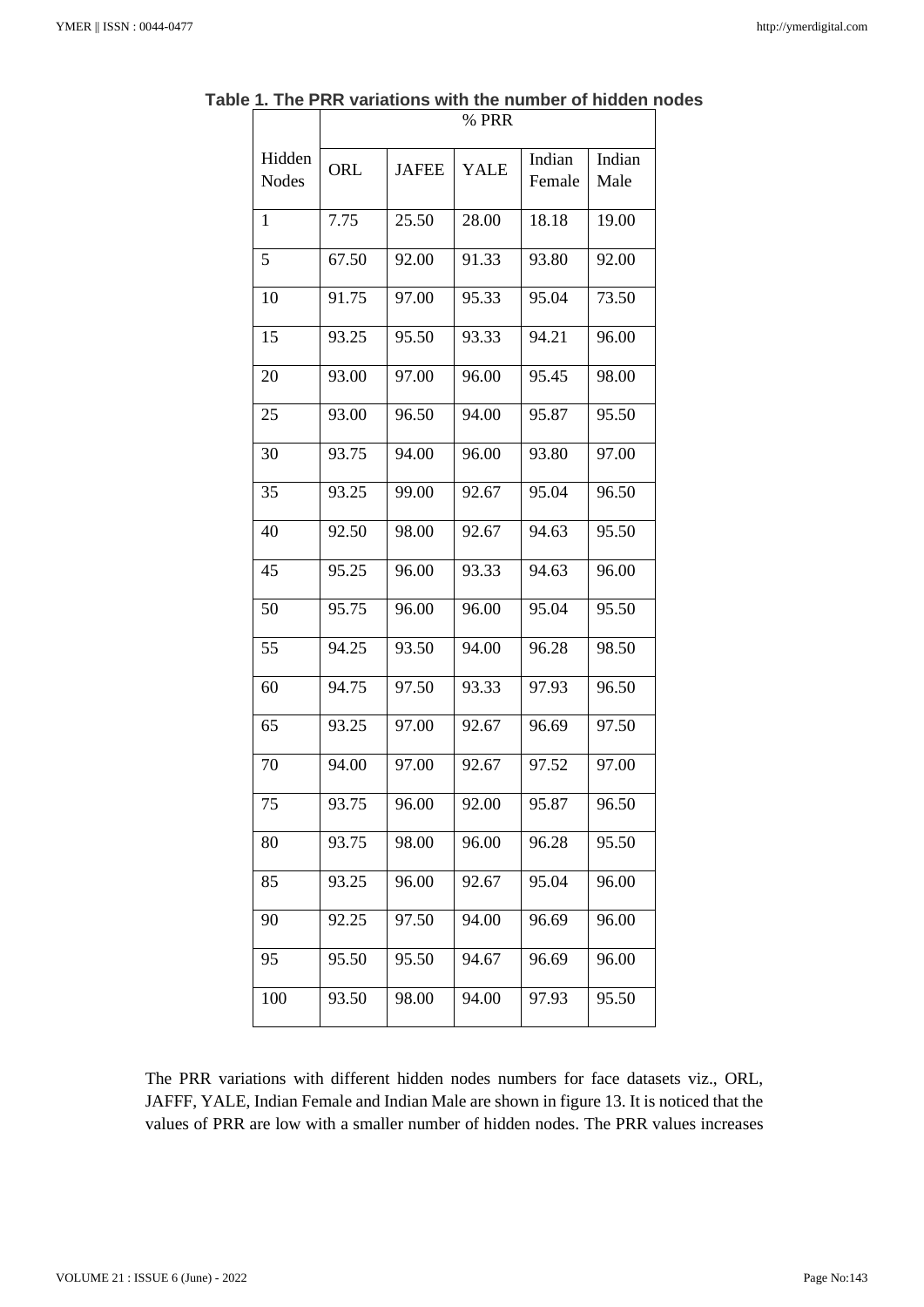with increase in initial number of hidden nodes up to 15 and attain maximum PRR values and almost constant up to 100 hidden nodes.



**Figure 13. Variations of PRR with number of hidden nodes**

The projected technique is related to the current approaches established by El Houssaine Hssayni and Mohamed Ettaouil [25], Hla Myat Maw et. al., [26] for the ORL face database. The JAFFE face dataset is used by Ibnu Utomo Wahyu Mulyono et. al., [27] and Kashif Fareed et. al., [28]. The YALE dataset is used by Ibnu Utomo Wahyu Mulyono et. al., [27] and Mohammed Ahmed Talab et. al., [29]

| Databases    | Authors                                   | <b>PRR</b> |
|--------------|-------------------------------------------|------------|
| <b>ORL</b>   | El Houssaine Hssayni and Mohamed Ettaouil | 81.23      |
|              | [25]                                      |            |
|              | Hla Myat Maw et. al., [26]                | 91.6       |
|              | Proposed Method                           | 96         |
| <b>JAFFE</b> | Ibnu Utomo Wahyu Mulyono et. al., [27]    | 90         |
|              | Kashif Fareed et. al., [28]               | 97.99      |
|              | Proposed Method                           | 99         |
| <b>YALE</b>  | Ibnu Utomo Wahyu Mulyono et. al., [27]    | 67         |
|              | Mohammed Ahmed Talab et. al., [29]        | 95.30      |
|              | Proposed Method                           | 96.67      |

| Table 2. The proposed method compared with existing methods for |
|-----------------------------------------------------------------|
| different face datasets                                         |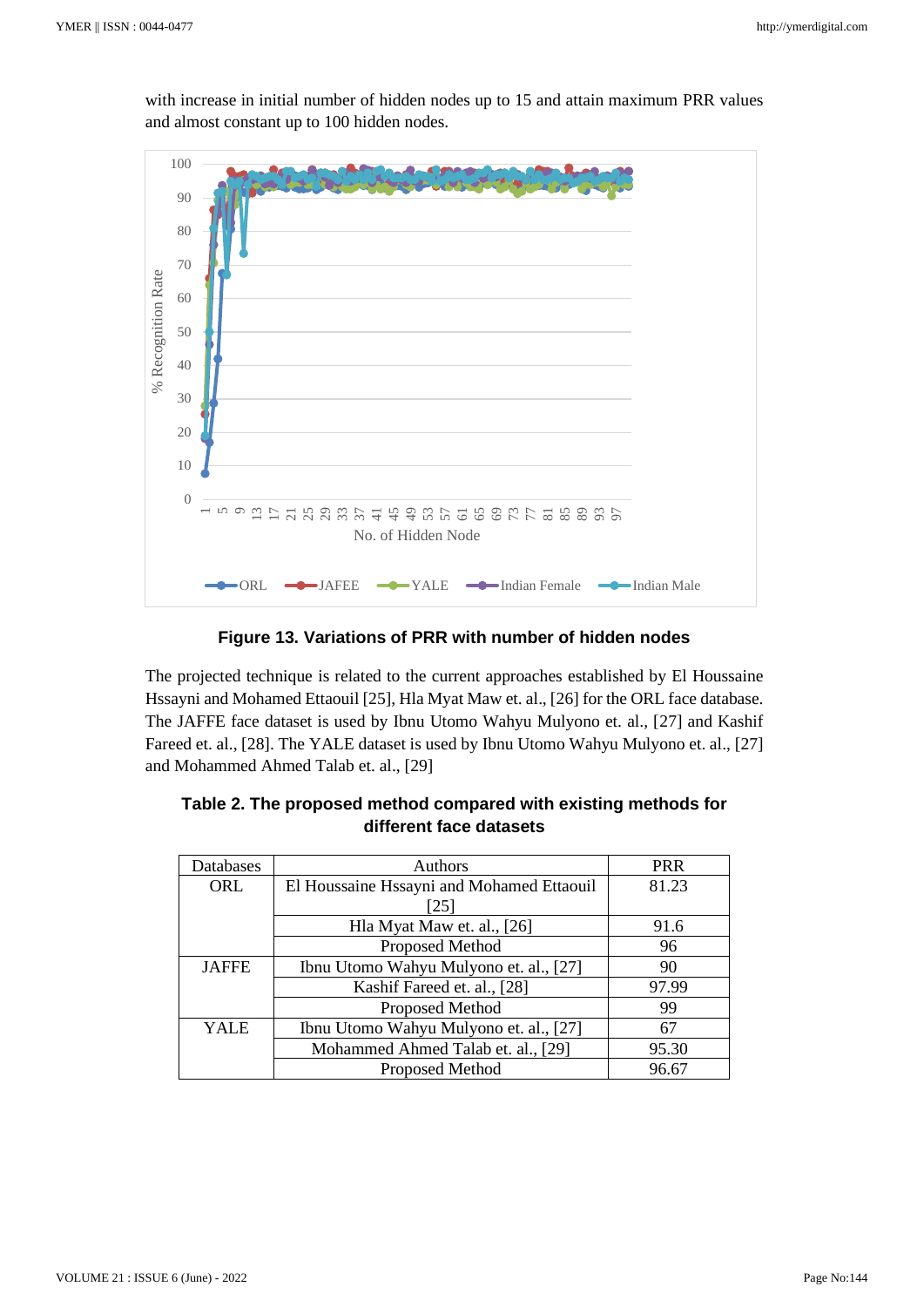# **5. Conclusion**

Human recognition is a crucial common faith for the proper functioning of society by identifying fellow humans based on biometrics for decades. In this paper, Spatial Domainbased Face Recognition using MSB and MLTP with ANN Classifier is proposed. The benchmarked face datasets are considered to verify the projected method, and the color images are transformed into greyscale images with uniform image sizes. The pixel binary is segmented into two groups MSB and LSB with 4 bits each. The significant information is available only in MSBs hence, these are considered for further processing leading to a smaller number of binary bits. The MSB four bits are converted to decimal values having only 16 intensity levels, and HE is used to enhancing the contrast level of 4-bit MSB images and resize them. The MLTP is used on an image to extract effective features. The ANN classifier is considered to distinguish individuals. The results of the planned method are improved than the current methods.

### **Reference**

- [1] *Divya T., Akhilesh V., and Sakshi S., "An Improved Method for Face Recognition using Local Ternary Pattern with GA and SVM Classifier", IEEE International Conference on Contemporary Computing and Informatics, (2016), pp. 421-426*
- [2] *Vasudha and Deepti K., "Facial Expression Recognition with LDPP & LTP using Deep Belief Network", IEEE International Conference on Signal Processing and Integrated Networks, (2018), pp. 503-508.*
- [3] *Komal J., Akhilesh V. and Swati G., "An Improvement on Face Recognition Rate using Local Tetra Patterns with Support Vector Machine under Varying Illumination Conditions", IEEE International Conference on Computing, Communication & Automation, (2015), pp. 1079 – 1084.*
- [4] *Khadija L., Yassine R., Rochdi M., Youness C. and Raja T., "Facial Expression Recognition using Face-Regions", IEEE International Conference on Advanced Technologies for Signal and Image Processing, (2015), pp. 1-6.*
- [5] *Ejaz U.K., Xu H. and Muhammad I.K., "Face Recognition by SVM using Local Binary Patterns", IEEE International Conference on Web Information Systems and Applications, (2017), pp.172-175.*
- [6] *P. Rangsee, K. B. Raja and K. R. Venugopal, "Modified Local Ternary Pattern Based Face Recognition using SVM," IEEE International Conference on Intelligent Informatics and Biomedical Sciences (ICIIBMS), (2018), pp. 343-350.*
- [7] *R. Sitholimela, K. Madzima, S. Viriri, and M. Moyo, "Face Recognition using Two Local Ternary Patterns (LTP) Variants: A Performance Analysis using High-and Low-Resolution Images," IEEE International Multidisciplinary Information Technology and Engineering Conference (IMITEC), (2020), pp. 1-7.*
- [8] *Vasudha and D. Kakkar, "Facial Expression Recognition with LDPP & LTP using Deep Belief Network," IEEE International Conference on Signal Processing and Integrated Networks (SPIN), (2018), pp. 503-508.*
- [9] *K. K. Kamarajugadda and P. Movva, "A Novel Multi-Angular LTP and MLDA Based Face Recognition Using Modified Feed Forward Neural Network," IEEE 10th Annual Information Technology, Electronics and Mobile Communication Conference (IEMCON), (2019), pp. 0647-0553.*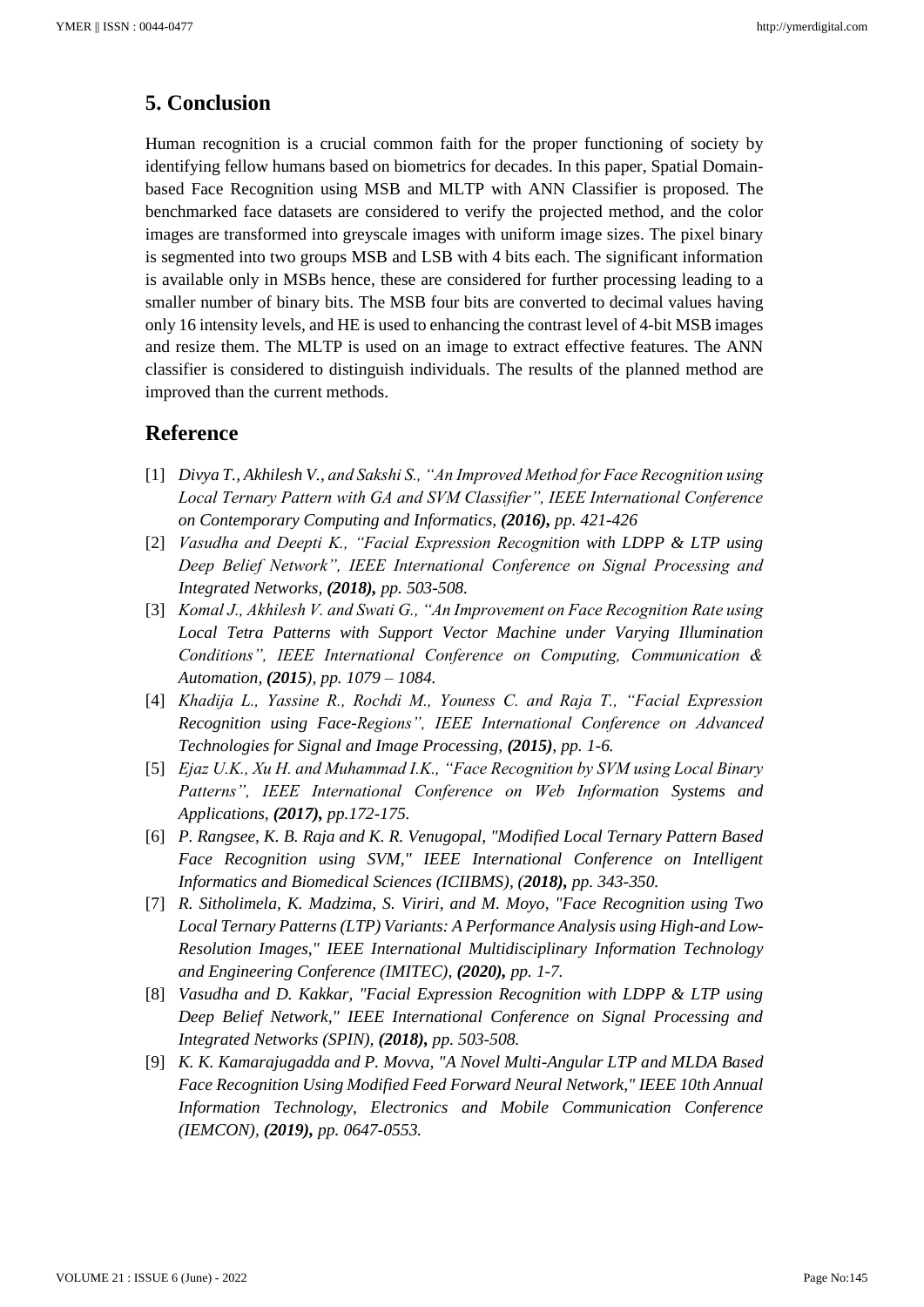- [10] *S. Karanwal, "Fusion of Two Novel Local Descriptors for Face Recognition in Distinct Challenges," IEEE International Conference on Smart Technologies and Systems for Next-Generation Computing (ICSTSN), (2022), pp. 1-7.*
- [11] *S. Yallamandaiah and N. Purnachand, "A Novel Face Recognition Technique using Convolutional Neural Network, HOG, and Histogram of LBP Features," IEEE International Conference on Artificial Intelligence and Signal Processing (AISP), (2022), pp. 1-5.*
- [12] *J. Raghavan and M. Ahmadi, "Performance Evaluation of Entropy-Based LBP for Face Recognition," IEEE International Midwest Symposium on Circuits and Systems (MWSCAS), (2021), pp. 241-245.*
- [13] *A. Durmuşoğlu and Y. Kahraman, "Face Expression Recognition Using a Combination of Local Binary Patterns and Local Phase Quantization," IEEE International Conference on Communication, Control and Information Sciences (ICCISc), (2021), pp. 1-5.*
- [14] *K. M. Alalayah, R. R. Irshad, T. H. Rassem and B. A. Mohammed, "A New Fast Local Laplacian Completed Local Ternary Count (FLL-CLTC) for Facial Image Classification," IEEE Access, vol. 8, (2020), pp. 98244-98254.*
- [15] *L. Song and H. Ma, "Face Liveliness Detection Based on Texture and Color Features," IEEE International Conference on Cloud Computing and Big Data Analysis (ICCCBDA), (2019), pp. 418-422.*
- [16] *V. U. Maheswari, S. V. Raju and K. S. Reddy, "Local Directional Weighted Threshold Patterns (LDWTP) for Facial Expression Recognition," IEEE International Conference on Image Information Processing (ICIIP), (2019), pp. 167-170.*
- [17] *K. K. Kamarajugadda and P. Movva, "A Novel Multi-Angular LTP and MLDA based Face Recognition using Modified Feed Forward Neural Network," IEEE Annual Information Technology, Electronics and Mobile Communication Conference (IEMCON),(2019), pp. 0647-0553.*
- [18] *Sparsh, R. Aggarwal, S. Bhardwaj, and K. Sharma, "Face Recognition System Using Image Enhancement with PCA and LDA," IEEE International Conference on Computing Methodologies and Communication (ICCMC), (2022) pp. 1322-1327.*
- [19] *Yu-Xuan He, "The influence of image enhancement algorithm on face recognition system," IEEE International Conference on Computer Engineering and Intelligent Control (ICCEIC), (2021), pp. 20-24.*
- [20] *H. Feng and J. Shao, "Facial Expression Recognition Based on Local Features of Transfer Learning," IEEE 4th Information Technology, Networking, Electronic and Automation Control Conference (ITNEC), (2020), pp 71-76.*
- [21] *AT&T Laboratories Cambridge (1994) 'The ORL Database of Faces', Available: http://www.cl.cam.ac.uk/ research/dtg/attarchive/facedatabase.html.*
- [22] *Michael J. Lyons (1998) 'The Japanese Female Facial Expression (JAFFE) Database', Available: http://www.kasrl.org/jaffe.html.*
- [23] *Yale University (1997) 'The Yale Face Database', Available: http://cvc.cs.yale.edu/cvc/projects/yalefaces/yalefaces .html.*
- [24] *IIT Kanpur campus (2002) 'Indian Face Database', Available: http://viswww.cs.umass.edu/~vidit /Indian Face Database/.*
- [25] *E. H. Hssayni and M. Ettaouil, "New Approach to Face Recognition Using Cooccurrence Matrix and Bayesian Neural Networks," 2020 IEEE 6th International Conference on Optimization and Applications (ICOA), (2020), pp. 1-5.*